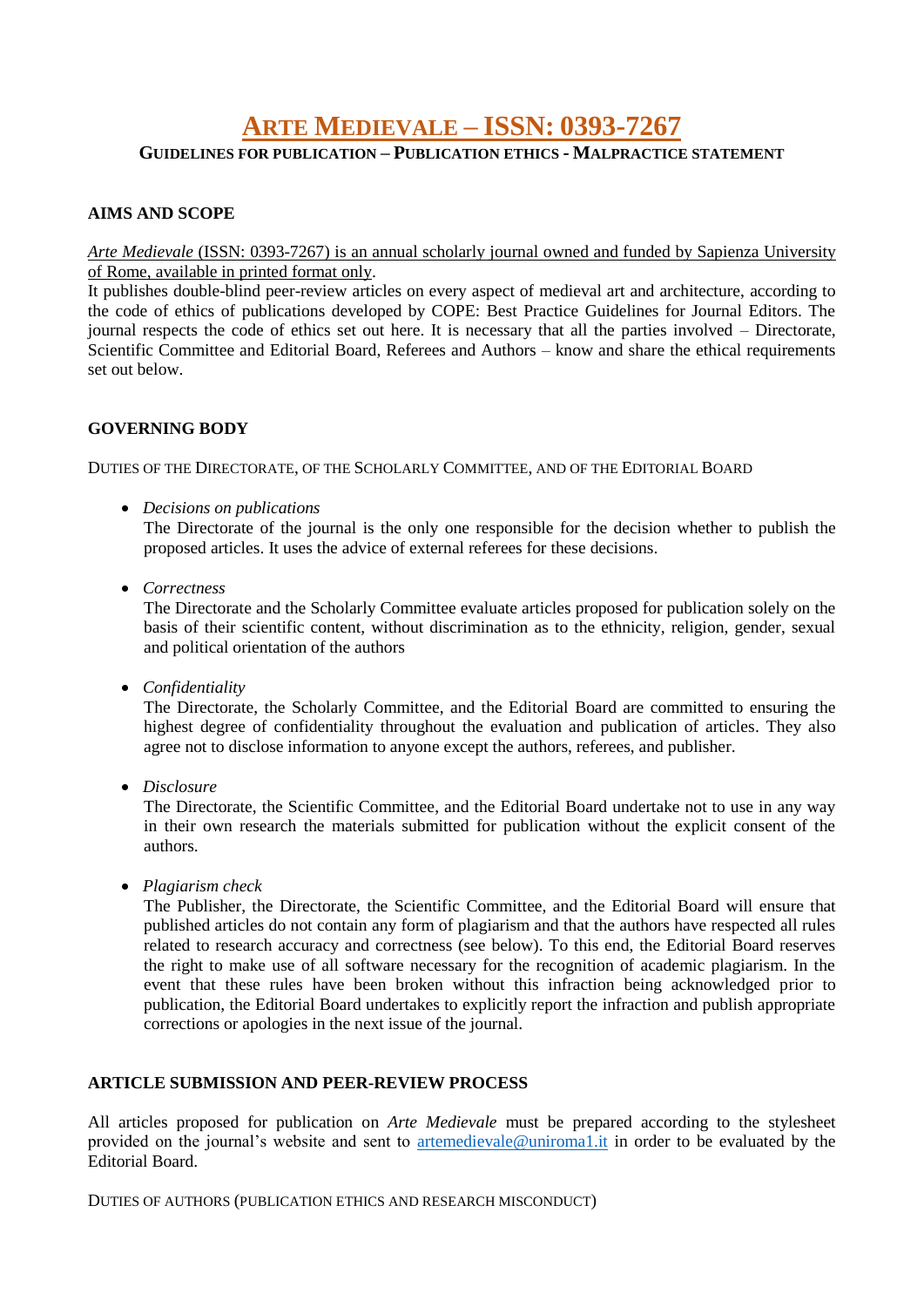*Copyright and licensing*

The copyright of all the articles published in *Arte Medievale* belongs to Sapienza University of Rome. No fees are charged are required for manuscripts processing and/or published materials.

*Originality, plagiarism, and citations of sources*

Authors are required to submit only original, previously unpublished work and to cite all the sources and texts used, as well as all the scholars who actively contributed to the research (see below for more details). Plagiarism in any form is strictly prohibited. Authors must identify as a citation all passages directly copied from a previously published text, even when it is their own work. Authors are required to notify the editor promptly if any of these rules are broken.

- *Multiple, repetitive and competing publications* Authors should avoid in any way publishing similar articles in different journals, or submitting the same article to multiple journals at the same time.
- *Citation of sources*

Authors must always provide correct indication of the sources and contributions mentioned in the article.

*Authorship of the work*

The authorship of the work must be correctly attributed and all those who have contributed to the conception, organization, realization and re-elaboration of the research at the basis of the article must be indicated as co-authors. In the case of contributions written by more than one author, the author who sends the text to the journal is committed to correctly indicate the names of all co-authors and the parts due to them; it is also required to have their approval of the final version of the article and their consent to the publication in *Arte Medievale*.

*Conflicts of interest and disclosure*

All authors are responsible for ensuring that there are no conflicts of interest that might have affected their results or proposed interpretations. The authors must also indicate the funding bodies, if any, of the research and/or of the project from which the article originates.

*Errors in articles*

When an author identifies a major error or inaccuracy in his or her essay, he or she must promptly inform the Editorial Board and provide all necessary information so that appropriate corrections can be made before publication, or any errata corrections can be included in subsequent issues of the journal.

DUTIES OF THE REFEREE

*Contribution to the editorial decision*

Double blind peer-review is a scientific evaluation procedure that helps the Editors and the Scholarly Committee to make decisions on the proposed articles and also allows the author to improve his contribution on the basis of the indications (methodological, bibliographical, etc.) received.

*Respect for the times*

Any referee who does not feel adequate to the proposed task or who recognizes that he/she cannot perform the reading in the required time frame is required to promptly notify the Editorial Board.

*Confidentiality*

Any text assigned for reading is confidential. Therefore, such texts should not be discussed with any other person without explicit permission from the editors and editorial board of the journal.